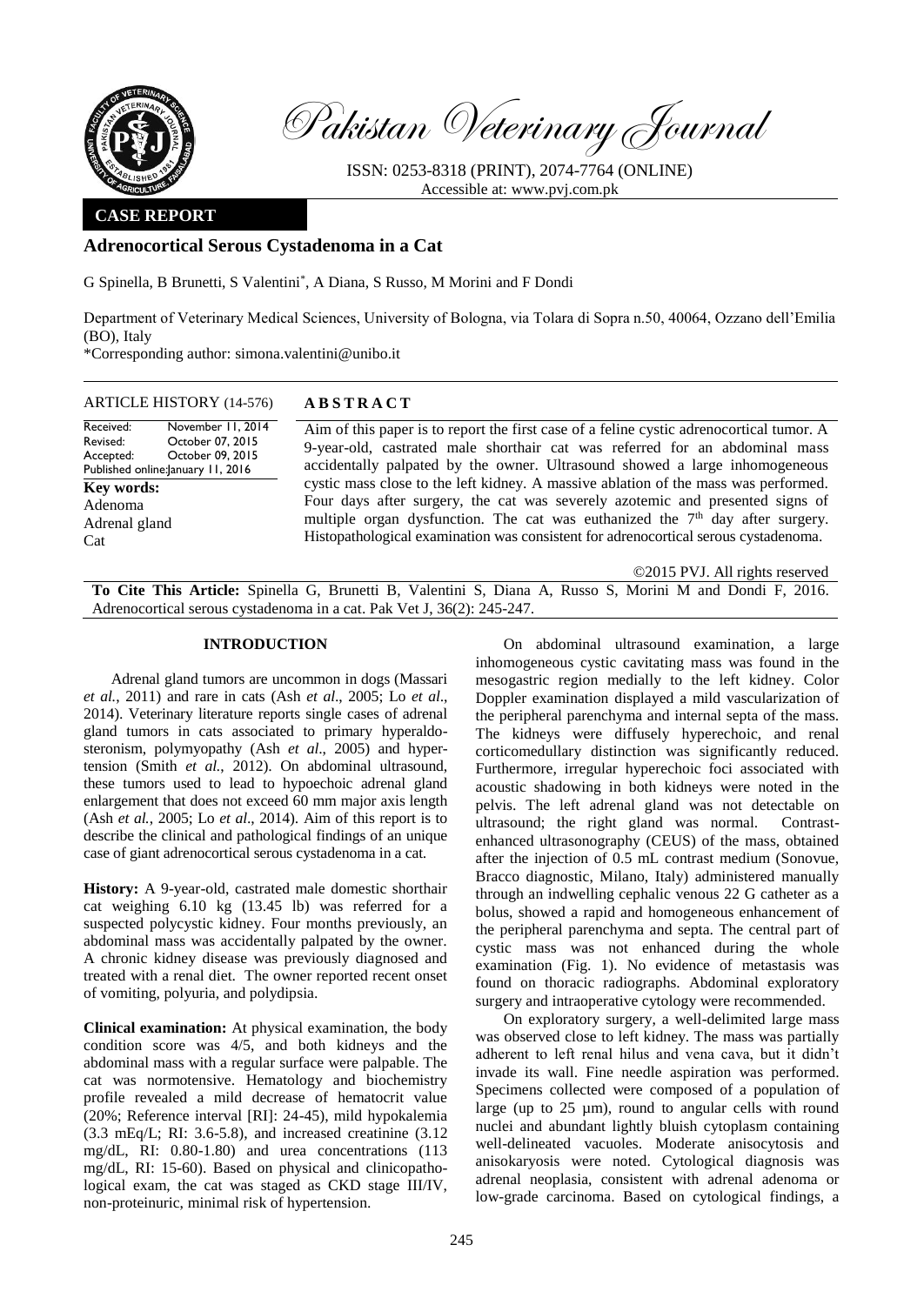mass ablation was performed. However, immediately after its removal, a left renal ischemia occurred, and left nephrectomy was performed, because no signals were displayed at the intraoperative Color-Doppler ultrasound.

The abdomen was flushed with sterile saline solution and routinely closed. The whole procedure (time between the patient intubation and extubation) took 3 hours.

**Postmortem findings:** Postoperative care included Ringer's lactate solution (2–4 mL/kg/h, IV), ampicillin/ sulbactam 20 mg/kg, IV, q 12 h (Unasyn, Pfizer, NY), marbofloxacin 2 mg/kg, IV,q 24 h (Marbocyl fd, Vetoquinol S.A., France), omeprazole 0.7 mg/kg, PO, q 24 h (Antra, AstraZeneca, Milan, Italy), and buprenorphine hydrochloride 10 µg/kg, IM, q 8 h (Temgesic, RB Pharmaceutical Limited, UK). During the immediate postoperative period, the cat had a significant increasing of serum creatinine (5.98 mg/dL; RI: 0.80–1.80), he appeared mildly hypotensive, and had a poor IV fluid response. Forty-eight hours after surgery, mild abdominal fluid and gastrointestinal hypomotility were observed. Moreover, because of persistent hypotension, colloid infusion 2 mL/kg/h (Amidolite, B. Braun, Melsungen, Germany) was administered, and a urinary catheter was positioned to monitor urine output. Four days after surgery, the cat was severely azotemic (serum creatinine 11.96 mg/dL; RI: 0.80–1.80), and presented signs of multiple organ dysfunction. Seven days after surgery, euthanasia was performed for ethical reasons.

The mass was submitted for histological examination. Macroscopically, it was 12 x 9.5 x 7.5 cm, with multifocal superficial areas of hemorrhage and necrosis. On cut section, the neoplasm was characterized by a large central cyst and multiple smaller cystic areas with gelatinous content. Histopathological examination identified an encapsulated, moderately cellular, and expansive neoplasm completely replacing the adrenal tissue. The neoplasia was characterized by polygonal cells arranged in nests and cords supported by a fine fibrovascular stroma. Multifocally, there were variably sized cystic structures (from  $50 \mu m$  to 6 mm in diameter) containing abundant eosinophilic, homogeneous material (Fig. 2). The cells had distinct borders and moderate amounts of eosinophilic granules and occasionally contained multiple sharply demarcated and optically empty vacuoles. Nuclei were round and uniform and contained single, small, dot-



**Fig. 1:** 9-year-old, castrated male shorthair cat. Contrast enhancement image and gray scale image at peak enhancement. The mass showed a rapid and homogeneous enhancement of the peripheral parenchyma and septa.



Fig. 2: Part A - Macroscopic cut section of the adrenal gland tumor. The neoplasm is characterized by a large central cyst and multiple smaller cystic areas with gelatinous content. Bar: 2 cm. Part B - The neoplastic cells are arranged in nests and cords in cystic formation. The content of the cystic structure is weakly eosinophilic. Hematoxylin and eosin, 200X.